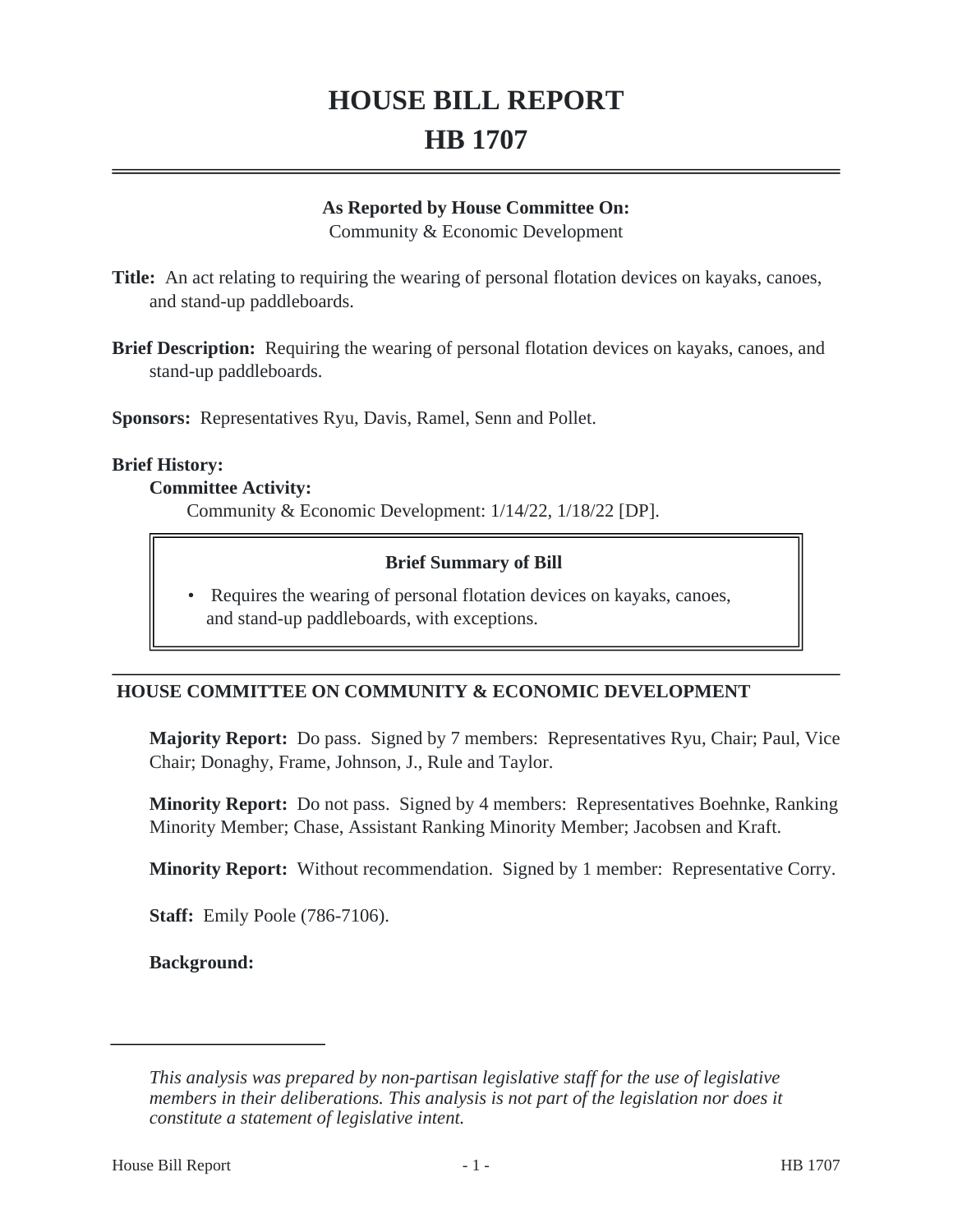A person may not operate a vessel on the waters of the state without a personal flotation device on board for each person on the vessel. A violation of these rules is an infraction punishable by a fine if the vessel is not carrying passengers for hire. If the vessel is carrying passengers for hire, a violation of these rules is a misdemeanor punishable by a fine and up to 90 days in jail.

A person may not operate a vessel under 19 feet in length on the waters of this state with a child 12 years old and under unless the child is wearing a personal flotation device while the vessel is underway.

The following circumstances are excepted:

- while a child is below deck or in the cabin of a boat with an enclosed cabin;
- while a child is on a United States Coast Guard inspected passenger-carrying vessel operating on the navigable waters of the United States; or
- while on board a vessel at a time and place where no person would reasonably expect a danger of drowning to occur.

A violation of these rules regarding flotation devices on vessels under 19 feet in length is an infraction punishable by a fine.

# **Summary of Bill:**

A person may not operate a kayak, canoe, or stand-up paddleboard on the waters of this state unless the person is wearing a personal flotation device while underway, except when the person is:

- operating or occupying a squirt boat;
- part of certain sanctioned competitions or an event organized by a federally recognized tribe;
- under the direct supervision of a coach or trainer;
- participating in yoga under specified conditions;
- on a stand-up paddleboard, wearing a connecting leash, and in compliance with federal flotation device requirements; or
- a member of a federally recognized tribe.

A violation of this requirement is an infraction punishable by fine.

If a person cited for a violation of this requirement provides proof of federally recognized tribal membership, the citation must be dismissed, and the court may assess court administrative costs of \$25 at the time of dismissal.

# **Appropriation:** None.